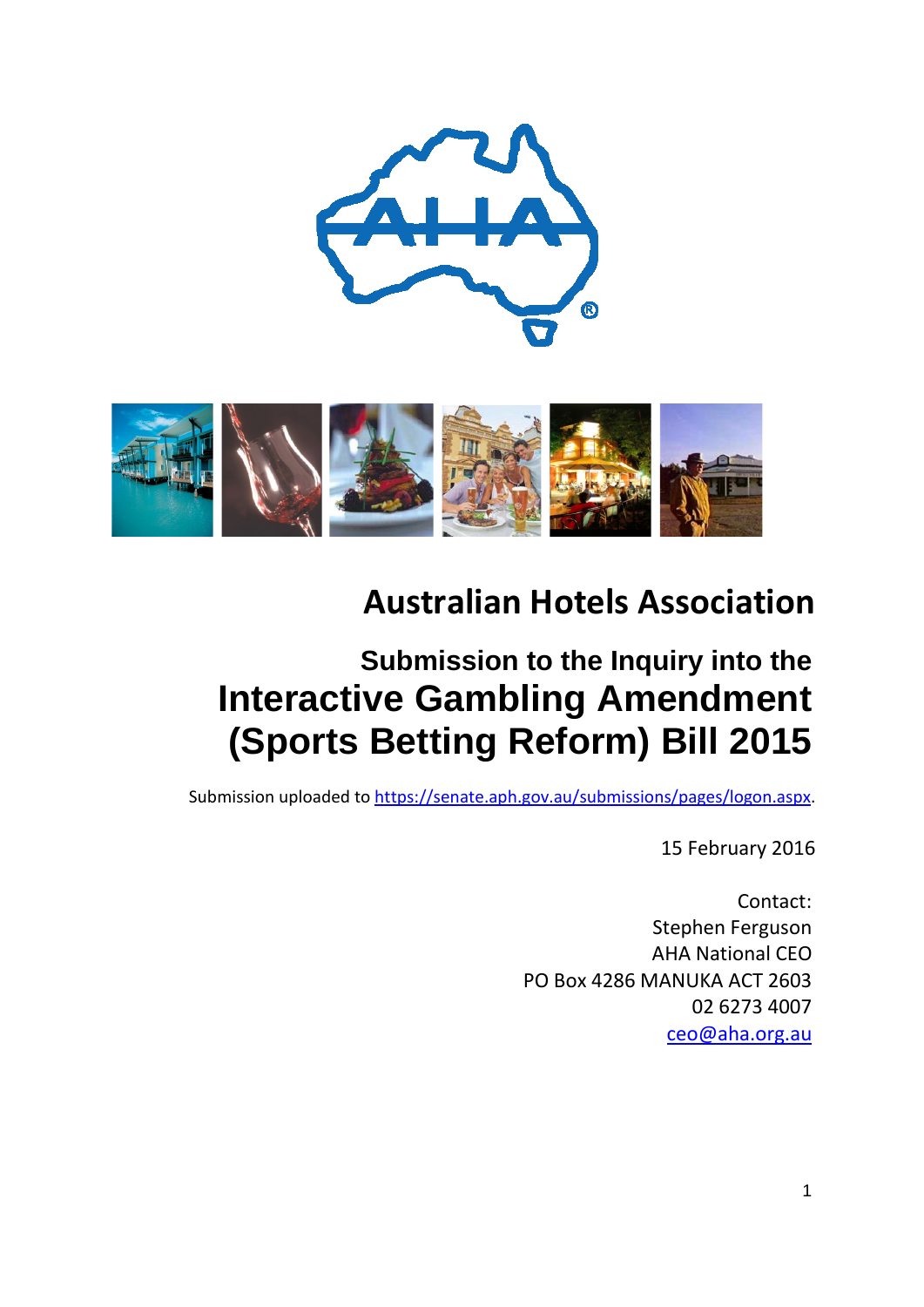## **1 THE REVIEW**

On 26 November 2015, the Senate, referred the *Interactive Gambling Amendment (Sports Betting Reform) Bill 2015* to the Environment and Communications Legislation Committee for inquiry and report by 12 May 2016. The Committee has invited the AHA to provide a written submission addressing issues that may be of relevance to it.

## **2 ABOUT THE AUSTRALIAN HOTELS ASSOCIATION (AHA)**

The Australian Hotels Association (AHA) is the national voice of Australia's vibrant hotel industry. The AHA is an organisation of employers in the hospitality industry, federally registered under the *Fair Work (Registered Organisations)* Act 2009. The AHA represents more than 5,000 members across Australia with a network of branches based in every state and territory.

The overwhelming majority of Australian hotels are owner-operated small businesses serving their local communities, with a proportion of hotels forming part of national or international chains. Hotels are located in every city and town in every electorate in the country. AHA members invest millions in capital infrastructure, employ over 250,000 Australians, assist over 50,000 community groups.

Hotels provide a place for people to gather, have a drink, have a bet, meet new friends, enjoy live music, find a bed when away from home, share a meal and relax and enjoy themselves in a safe environment. Gaming and wagering form a legal key part of the offering many hotels offerings.

AHA notes it has a commercial competitive interest in this discussion as its Pub Tabs compete directly with on-line corporate bookmakers, most of which are foreign owned. It is noted that sports betting in hotels is generally "face to face" and not "on-line", i.e. sports betting in hotels is cash whereas gambling on-line is largely via credit card.

### **3 HARM MINIMISATION**

#### **Retail gambling**

TAB wagering and electronic gaming are gambling products offered by hotels as part of a wider entertainment product mix. Hotel based TAB wagering (Pub Tabs) and electronic gaming is legal and heavily regulated and closely supervised by Government agencies.

Industry, regulators and community groups have worked closely to develop and refine a wide range of responsible gambling measures aimed at minimizing harms associated with wagering and gaming, and providing help services to those who do or may have a problem with gambling.

State/Territory governments ensure that, on balance, the State and the community as a whole benefit from gambling. The balance is achieved by allowing gambling subject to a system of regulation and control designed to protect players and the community through ensuring the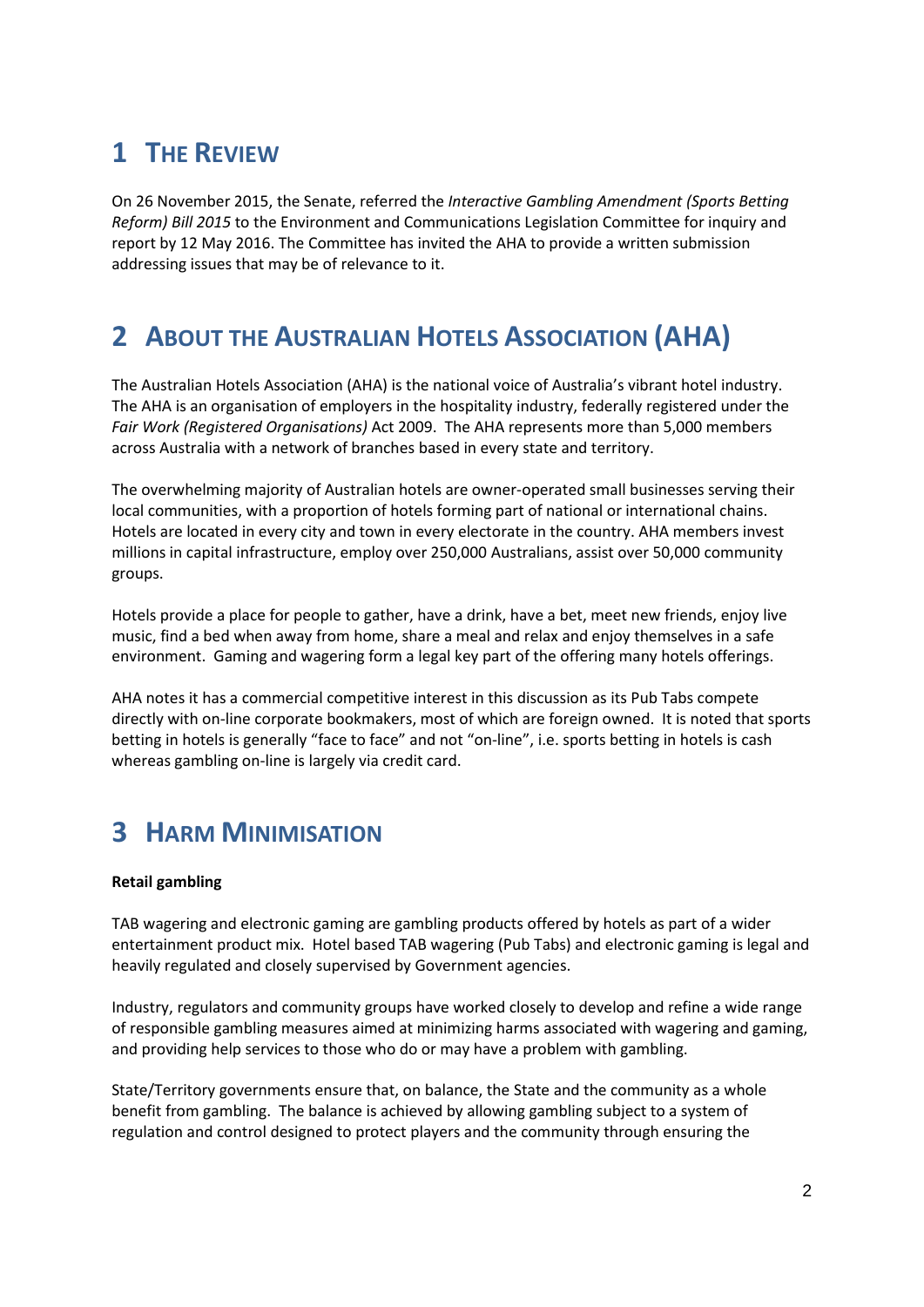integrity and fairness of games; ensuring the probity of those involved in the conduct of gaming machine gambling; and minimising the potential for harm from gambling.

State/Territory jurisdictions have researched, developed and implemented a comprehensive and sophisticated range of patron care measures involving educative, preventative, funding, compliance, intervention, and direct assistance measures aimed at minimizing the chances of patrons becoming problem gamblers.

#### **Internet gambling**

On the whole, over the past decade, problem gambling has shown a downward trend in Australia, with evidence that rates have fallen.<sup>[1](#page-2-0)</sup> However, problem gambling prevalence among interactive gamblers was three times higher than among non-interactive gamblers. [2](#page-2-1) Internet gambling possesses certain features that can increase the risk of problem gambling, including<sup>[3](#page-2-2)</sup>:

- Solitary play increased potential to dissociate and lose track of time / money gambled
- Play under the influence of Drugs & Alcohol Responsible Service of Alcohol laws do not apply in the home
- Accessibility & Convenience no time travel required, may lead to greater frequency of play
- Anonymity may reduce social anxiety and inhibitions; problem gamblers may gamble in secret and in private
- Electronic payments may have a lower psychological value than cash, resulting in greater amounts wagered
- Credit Card gambling accounts are funded by credit card deposits; gamblers bet with money they don't have

There are over 20,000,000 mobile phones in Australia. Most of these phones have the capacity to be turned into a web based mobile betting device. Corporate on-line bookmakers (legal and illegal) have taken advantage of this phenomenon. The states and territories gambling frameworks are at best practice. Hotel gaming and wagering is subject to strong consumer protection under highly proscriptive state legislation which imposes strict conditions upon the practices and technology used in gaming activities and its promotion.

In comparison to the states and territories, the on-line harm minimisation measures offered by the Federal government under the *Interactive Gambling Act* are not at best practice. AHA believes that the Federal Government should use the best practice state and territory structures to benchmark its policy on internet gambling.

### **4 BEST PRACTICE**

The objects of the various state/territory wagering, gaming and racing Acts include:

- Minimise harm associated with the misuse of gambling activities
- Foster responsible conduct in relation to gambling

<span id="page-2-0"></span> <sup>1</sup> Productivity Commission (2010) Gambling, Report No 50

<span id="page-2-1"></span> $2$  Interactive Gambling – Commissioned by Gambling Research Australia published by the Office of OLGR, Victoria. Hing, Gainsbury, Blasszczynski, Lubman, & Russell. March 2014.

<span id="page-2-2"></span><sup>3</sup> Monaghan, S. (2009) A Critical Review of the Impact of Internet Gambling, p 8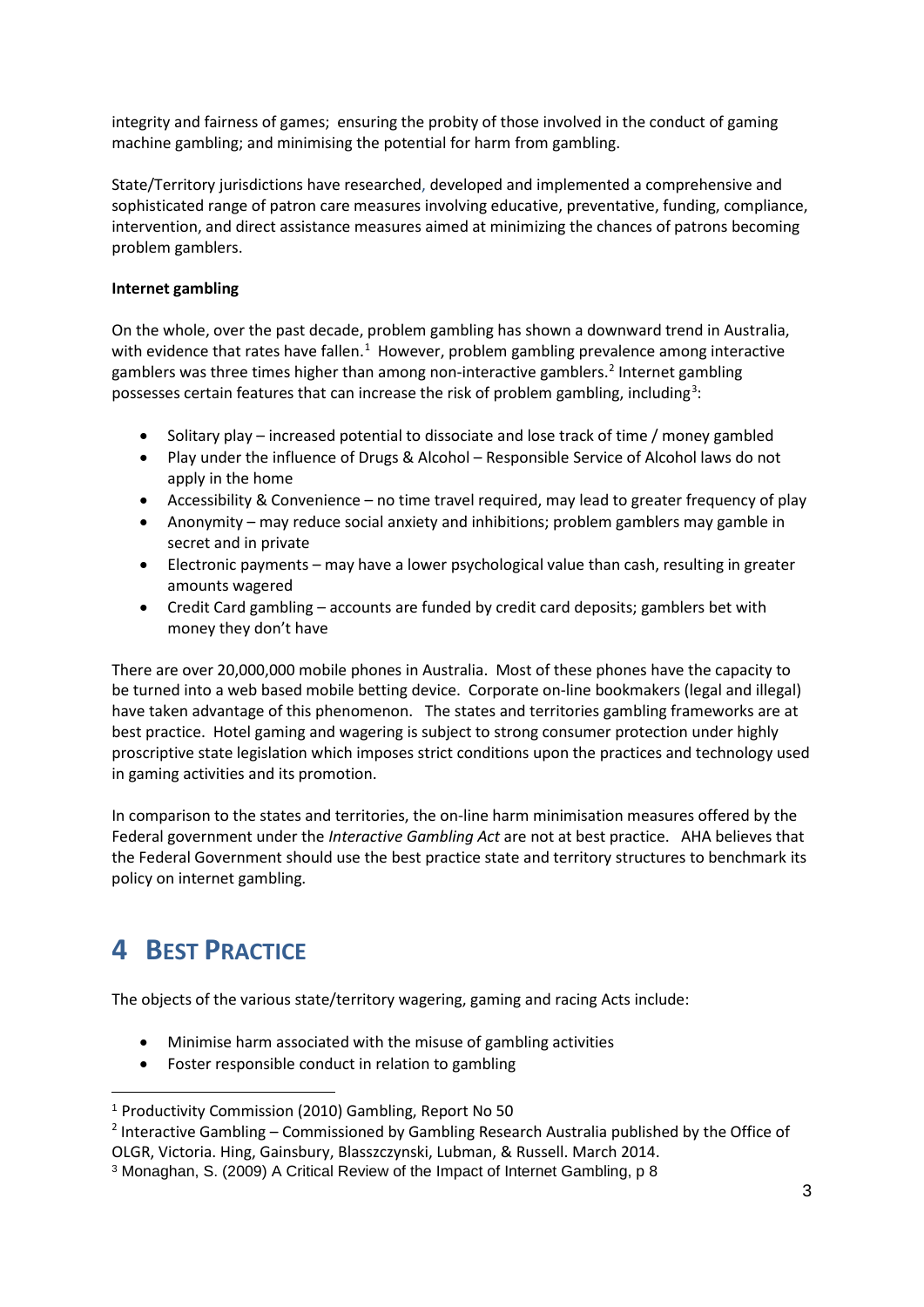- Facilitate the balanced development, in the public interest, of the gaming industry
- Ensure the integrity of the racing and gambling industry's in the public interest
- Ensure that certain betting activities by licensed bookmakers are conducted properly
- Protect a source of public revenue

Each Australian state and territory achieves their policy objectives by having a variety of enforceable best practice legislation, regulations and codes of conduct aimed at ensuring responsible gambling. In comparison to the states & territories, there is a vacuum at the federal level.

| <b>Measure</b>                                     | <b>Retail (State)</b> | <b>On-line (Federal)</b>      |
|----------------------------------------------------|-----------------------|-------------------------------|
| Compliance inspections by Australian regulatory    | Compulsory            | Only if licensed in Australia |
| authorities                                        |                       |                               |
| Taxes and fees paid to government and sport        | Compulsory            | Only if licensed in Australia |
| Operator licensed in Australia                     | Compulsory            | Voluntary                     |
| Advertising and promotions - bans & restrictions   | Compulsory            | Voluntary                     |
| Responsible Service of Alcohol                     | Compulsory            | No                            |
| ATM/EFTPOS - withdrawal limits and restrictions    | Compulsory            | No                            |
| upon placement in the venue                        |                       |                               |
| Caps on EGM numbers                                | Compulsory            | No                            |
| Effective prohibition of minors                    | Compulsory            | <b>No</b>                     |
| Bans on credit                                     | Compulsory            | Voluntary                     |
| Compulsory restrictions on inducements to gamble   | Compulsory            | Voluntary                     |
| Player information requirements (e.g. display of   | Compulsory            | Voluntary                     |
| odds on winning, return to player, warnings,       |                       |                               |
| notifications regarding problem gambling)          |                       |                               |
| Rate of play restrictions                          | Compulsory            | Voluntary                     |
| Responsible gambling codes of conduct              | Compulsory            | Voluntary                     |
| requirements                                       |                       |                               |
| Self-exclusion and Exclusion provisions            | Compulsory            | Voluntary                     |
| Staff training in responsible gambling and problem | Compulsory            | Voluntary                     |
| gambling assistance                                |                       |                               |

## **5 AHA RECOMMENDATIONS**

#### **Credit Betting**

The bill provides a definition of credit as follows.

*For the purposes of this Act, credit is provided by a restricted wagering service if under a contract or other arrangement:*

- *(a) payment of a debt owed by one person to another is deferred; or*
- *(b) one person incurs a deferred debt to another.*

The AHA notes that all retail betting is by cash only. On-line bookmakers offer deposits by credit card. In terms of harm minimisation, cash only betting is at best practice. The definition of credit betting should be reviewed so as to explicitly confirm deposits via credit card are prohibited.

#### **Micro Betting**

The bill provides a definition of "micro betting" as follows: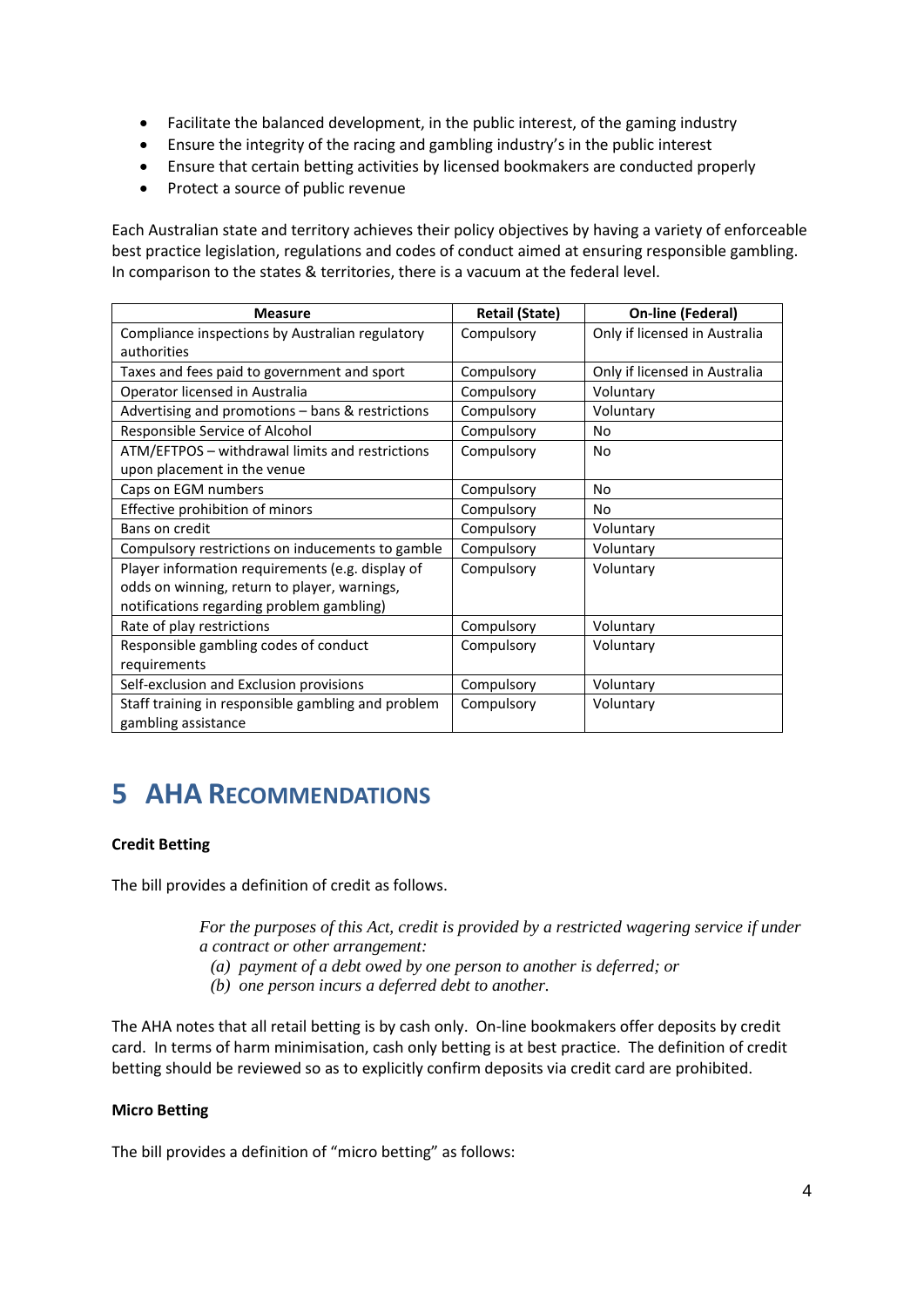*micro betting means betting that relates to a horse race, a harness race, a greyhound race or a sporting event and either:*

- *(a) the bet is:*
	- *(i) on the outcome of the race or event; and*
	- *(ii) placed, made, received or accepted after the beginning of the race or event; or*
- *(b) the bet is on a contingency that may or may not happen in the course of the race or event.*

AHA agrees with this definition and its inclusion in the Act for on-line betting. On-line bookmakers are clamouring for "on-line in play" wagering to be legalised. Some are doing so already, although such activity may be illegal. AHA does believes that most Australians are uncomfortable with the focus of Australian sports shifting from an "athletic contest" to a "wagering medium".

#### **National Self Exclusion Register**

AHA encourages and supports self-exclusion, but understands that self-exclusion is a complex area. A survey of gambling counselling clients by the NSW Government found:

- 1 month after counselling 84.3% are better able to manage their gambling
- 3 months after counselling 92.7% are better able to manage their gambling
- 6 months after counselling 90% are better able to manage their gambling

The process for a problem gambler to seek self-exclusion is an intensely private matter for them. The services and structures to self-exclude are in place at the state/territory level. Self-exclusion is dealt with by counsellors on a "one on one" individual basis. The challenge is to encourage all those who need help to obtain help without creating a Big Brother or Nanny State framework that discourages at risk gamblers from seeking help.

#### **Mandatory pre-commitment and betting limits**

AHA supports voluntary pre-commitment, but states there is still no clear evidence that a mandatory pre-commitment system will reduce problem gambling. AHA notes that problem gamblers will be able to set high limits, or effectively even no limit, or even sign up for multiple accounts under the names of friends or family members. AHA believes that mandatory pre-commitment could drive problem and at-risk gamblers towards illegal offshore on-line gambling, which is credit based, unregulated and isn't taxed.

AHA is concerned that Big Brother or Nanny State legislation imposed on recreational gamblers is an unfair imposition on those that gamble responsibly. A voluntary pre-commitment scheme combined with education measures AHA should provide the necessary protections for problem or at risk gamblers.

#### **Interactive Gambling Regulator**

The states and territories already have gambling regulators in place. Therefore, the need for a national gambling regulator may duplicate state/territory roles. The states and territories have not seen the need to mandate the collection of personal details and habits. Having to provide all personal details with the capacity to track personal habits to a government agency is an invasion of privacy.